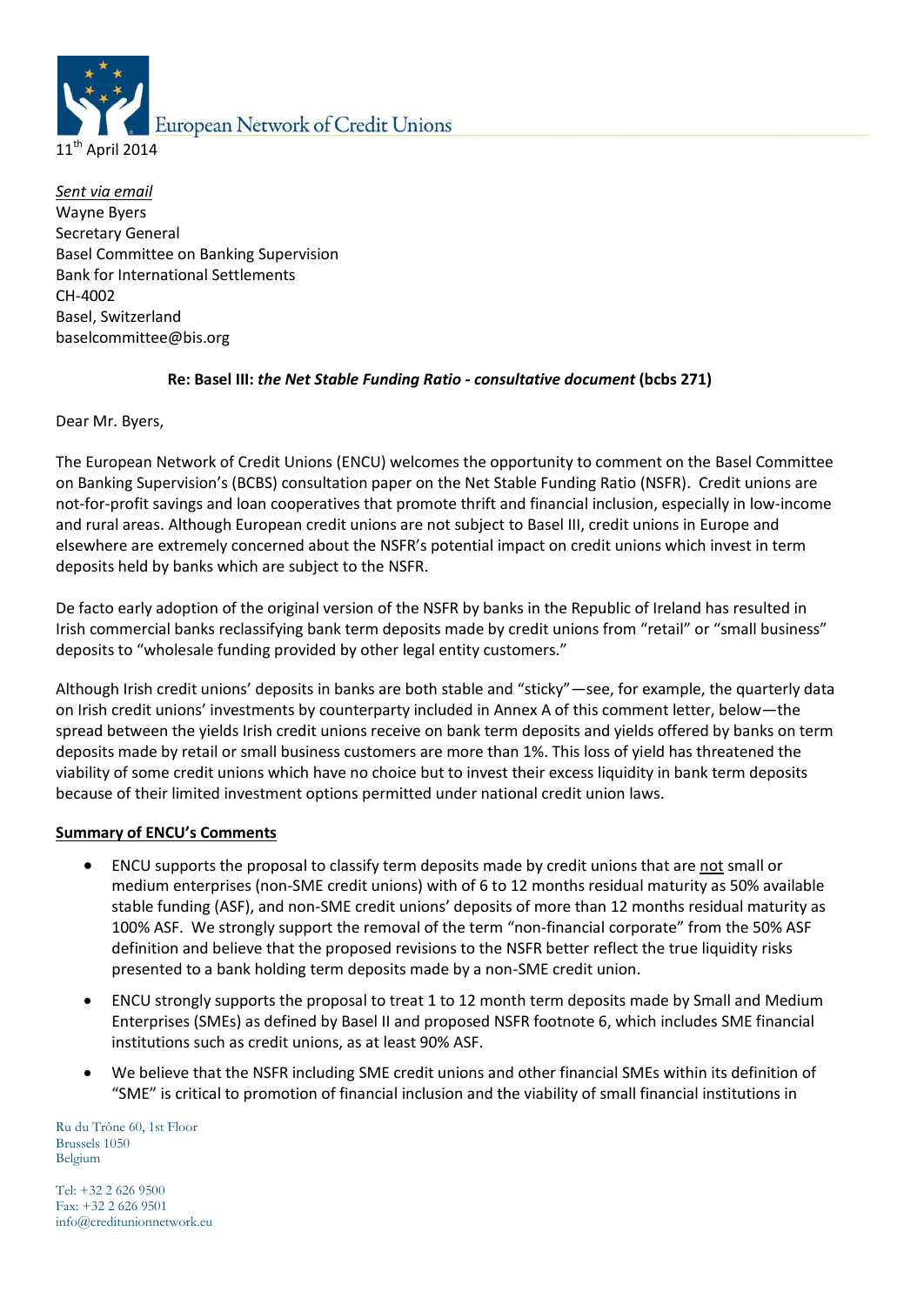

Europe and around the world. We request clarification that the Basel II and NSFR definition of SME includes SME credit unions and banks, as appears to be the Committee's intent.

- We also urge the Committee to update its definition of SME to: (a) be indexed for inflation; and (b) include an SME definition which better takes into account depository institutions' leverage than does the Basel II paragraph 273-274 SME definition of EUR 50 million or less in annual revenues or EUR 50 million or less in assets. For example, the United States' Small Business Administration has defined a "small credit union" or "small bank" as one with less than USD 500 million in assets.
- An SME definition based on the number of employees, such as fewer than 250 employees without regard to assets or annual turnover, would also be a logical way to define an SME financial institution.
- ENCU also supports proposed footnote 7 of the NSFR allowing national authorities the option to exempt from the 0% ASF treatment "stable deposits from cooperative banks by law in some jurisdiction to be placed a the central organization and are legally constrained within the cooperative bank network as minimum deposit requirements." We urge the Committee, however, to include the term "credit union" in addition to "cooperative bank" because credit unions are also a form of cooperative depository institution that utilizes the central cooperative structure (usually called a "central credit union").

# **ENCU's Detailed Comments**

# *Non-SME Credit Union Term Deposits in Banks*

As noted above, ENCU supports the proposal to classify term deposits made by credit unions that are not small or medium enterprises (i.e. non-SME credit unions) as 6 to 12 months residual maturity as 50% ASF. We also support the proposal to include term deposits made by non-SME credit unions of more than 12 months residual maturity as 100% ASF.

We strongly support the deletion of the term "non-financial corporate" from the 50% ASF definition, and believe that the at least 50% ASF is appropriate for non-SME credit unions' 60 to 12 month term deposits in banks. We also believe that the data included in Annex A, below, on Irish credit unions' investments in bank deposits between March 2011 and September 2013 (the most recent quarter available) supports the proposition that such funds should be treated as at least 50% ASF.

This quarterly data shows details of the Top 10 counterparties which the Republic of Ireland credit unions have being investing their surplus funds in for each quarter since March 2011. This quarterly information is not available prior to March 2011.

Credit unions and similar institutions with limited investment powers perform an important financial inclusion role in many European Union (EU) Member States and we do not believe that the historical behaviour of credit unions' deposits at banks justifies classification lower than 50% ASF for term deposits with 6 to 12 months remaining maturity. We believe that a higher ASF than 50% is justified by this data and credit unions' limited investment options, especially in the case of term deposits made by SME credit unions, as discussed below, since credit unions rarely withdraw their term deposit investments prematurely.

Unlike hedge funds and similar non-bank financial institutions, credit unions' deposits at banks are "sticky" and stable—there were no runs on European credit unions by their members, or runs on banks by credit unions, during the Global Financial Crisis of recent years—and credit unions have few other options in terms of investing their money. These limited investment options of bank deposits, loans to members, and governmentguaranteed debt help reduce credit unions' risk profile but also give credit unions limited options for generating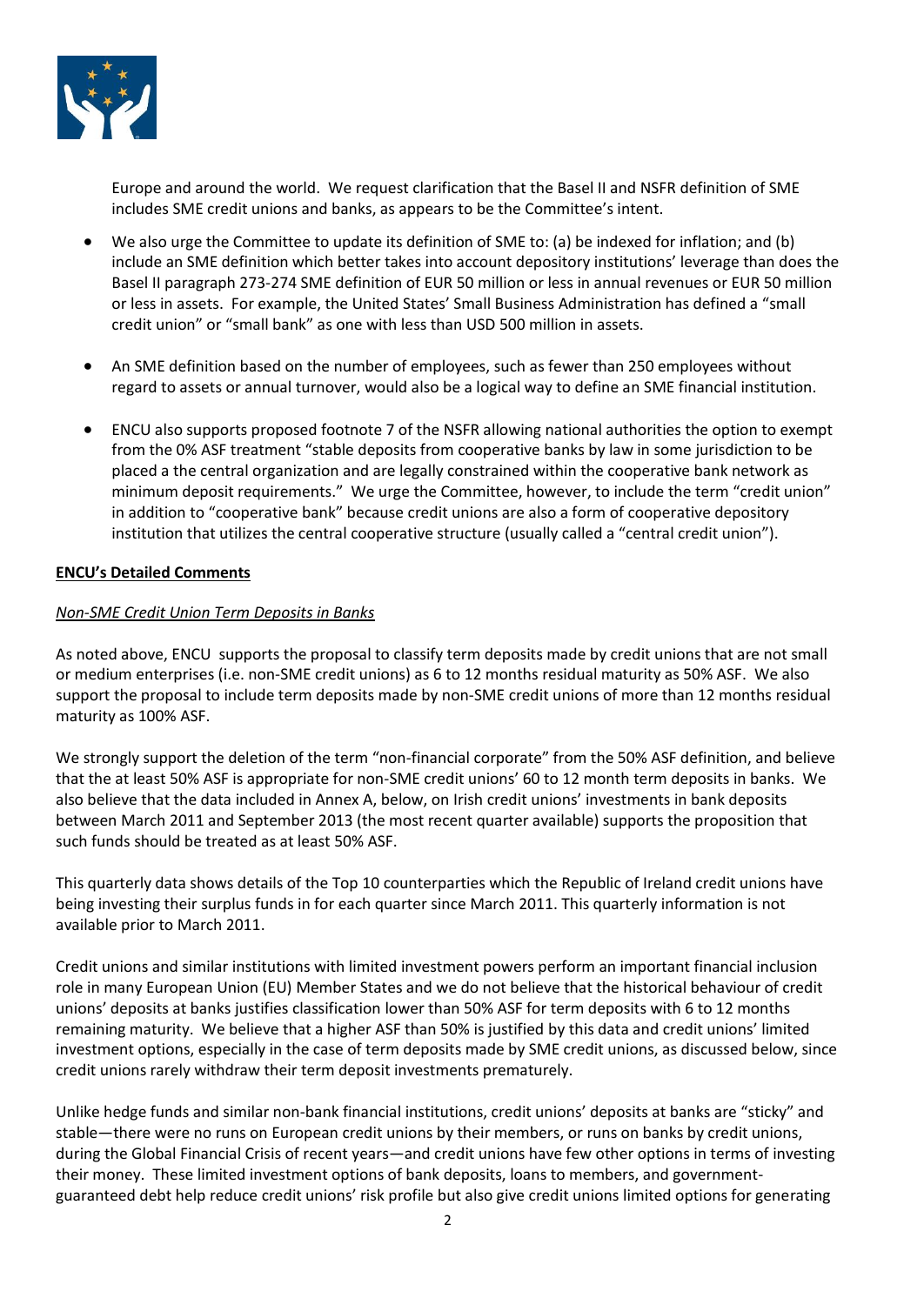

the net income necessary to maintain the credit union as an economically sustainable enterprise, especially when loan demand from members is limited as it is now.

In the Republic of Ireland, for example, there are just under 400 credit unions. 20 of these have assets in excess of €100 million, 16 have assets between €100 million and €200 million and 4 have assets between €200 million and €350 million. 261 have assets between €10 million and €100 million and 101 have assets below €10 million.

With total assets of approximately €12 billion, the average credit union balance sheet is €30 million. The average lending ratio is 40% so therefore the average credit union has €18 million on deposit with a number of banks. Most credit unions spread their deposits across 5 or 6 counterparties so the average on deposit with each counterparty would be €3 million to €3.5 million if each counterparty was used equally. We do not believe that the withdrawal of individual deposits of this size is going to create funding problems for these banks even if that event was to arise which is unlikely as the data illustrates.

# *SME Credit Union Term Deposits in Banks and the Definition of SME*

ENCU strongly supports the proposal to treat term deposits made by Small and Medium Enterprises (SMEs), including SME credit unions as defined by Basel II, as at least 90% ASF.

Paragraph 273 and 274 of Basel II and this NSFR consultative document do not limit the definition of SME to nonfinancial companies, however, questions have been raised in Brussels regarding whether the Basel Committee truly intends to include financial SMEs within the NSFR's SME definition.

We believe that the NSFR including SME credit unions and banks within its definition of "SME" is critical to promotion of financial inclusion and the viability of small financial institutions in Europe and around the world. We request clarification that the Basel II and NSFR definition of SME includes SME credit unions and banks, as appears to be the Committee's intent.

We also urge the Committee to update its definition of SME to: (a) be indexed for inflation; and (b) include an SME definition which better takes into account depository institutions' leverage than does the Basel II paragraph 273-274 SME definition of EUR 50 million or less in annual revenues or EUR 50 million or less in assets. For example, the United States' Small Business Administration has defined a "small credit union" or "small bank" as one with less than USD 500 million in assets.

An SME definition based on the number of employees, such as fewer than 250 employees without regard to assets or annual turnover, would also be a logical way to define an SME financial institution.

Credit unions and similar institutions that are objectively SME when compared to larger commercial banks perform an important financial inclusion role in many parts of Europe and the rest of the world. SME financial institutions face significant difficulty in terms of maintaining positive net income because their smaller economies of scale are less able to afford the expenses imposed by regulatory burden and needed investments in business equipment.

A reduction in credit unions' interest income, especially in the case of SME financial institutions, impedes their ability to promote financial inclusion and, if not addressed immediately because of the de facto early phase-in of the NSFR in some countries, may threaten the viability of some credit unions and similar financial institutions.

Without clarification that a credit union or similar financial institution can be considered a SME under the NSFR, Basel III implementation will negatively impact underserved communities in Europe, especially in rural areas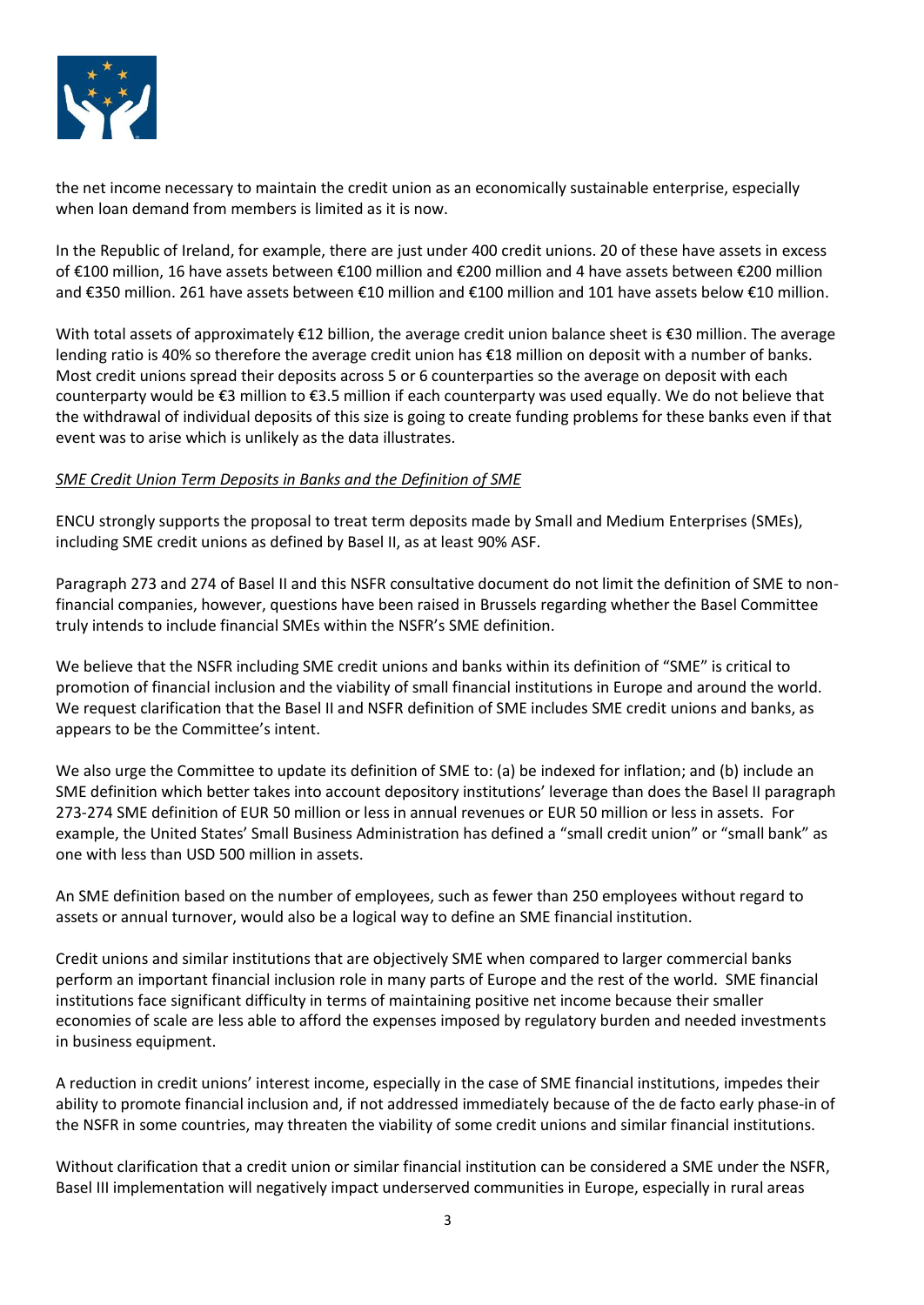

where credit unions are often the only financial institution serving the community, including in Ireland, Poland, Great Britain, Estonia, Romania, and other EU Member States. In Ireland, for example, there are now only four retail banks operating with a branch network, and these four banks are actively reducing the number of branches they operate. The only other financial institutions offering personal savings and loans to consumers are the credit unions, and in many rural areas credit unions are the only remaining financial institutions with local branch offices. The continued existence and operation of a successful and viable credit union movement is vital for the ordinary people of these Member States.

### *Deposits at Cooperative Centrals*

ENCU supports proposed footnote 7's provision of a national option to treat cooperative banks' liquidity deposits at central cooperatives with less than 6 months remaining maturity as greater than 0% ASF. Credit unions and similar financial cooperative federations around the world use the same cooperative "bankers' bank" structure for liquidity management, which is often called a "central credit union." We therefore urge the Committee to insert "or credit unions" after "cooperative banks" in footnote 7.

Thank you for the opportunity to comment on the *Basel III: Net Stable Funding Ratio - consultative document*. Please do not hesitate to contact either of us or Jeanette van Eijk at +32 2 626 9500 should you have any questions regarding our comments.

Sincerely,

tree of Churcult

Michael Edwards Ed Farrell Vice President and Chief Counsel **Head of Finance** World Council of Credit Unions **Internal Council of Credit Unions** Irish League of Credit Unions

Ed forcell

33-41 Lower Mount Dublin 2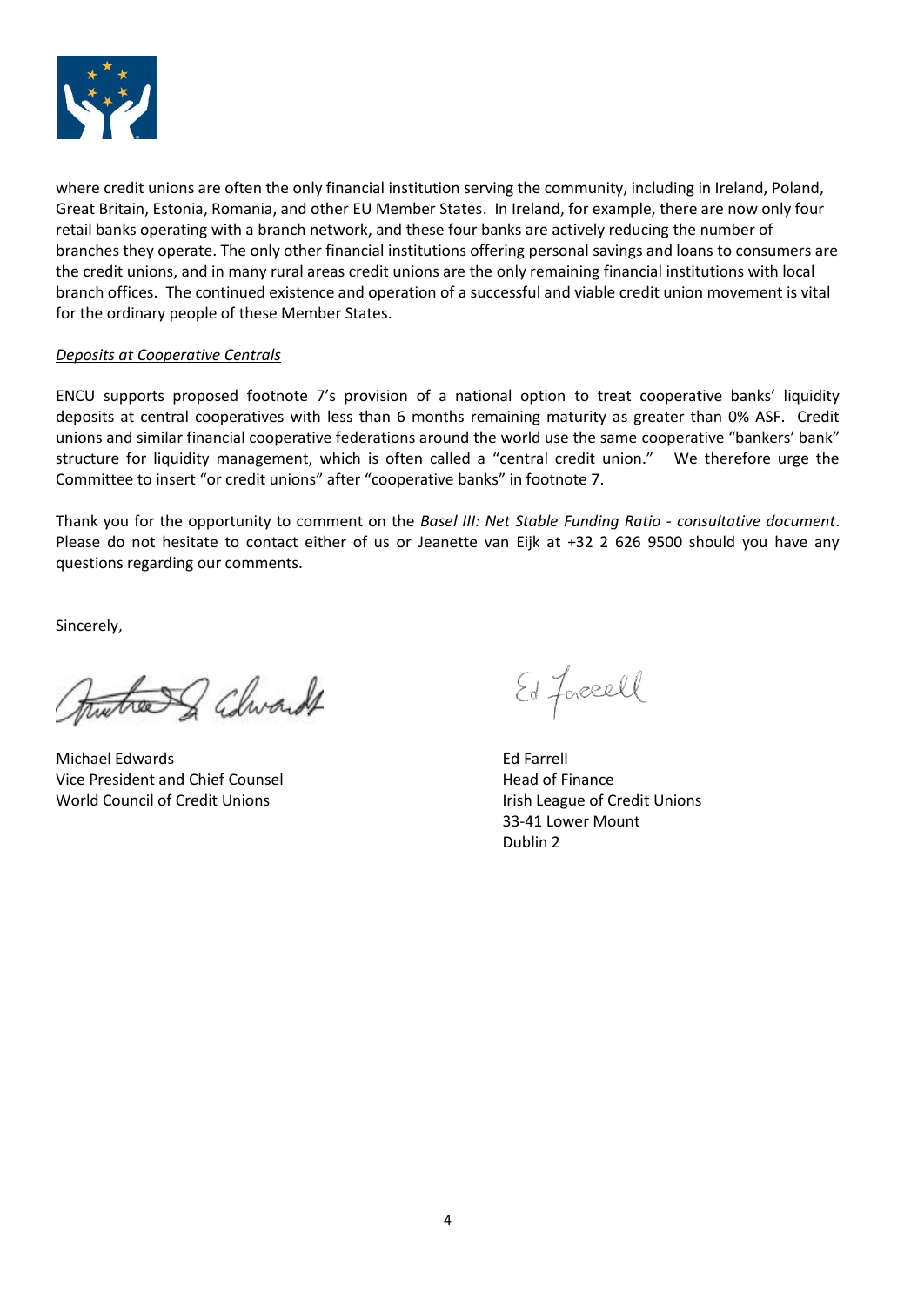

# **Annex A Stocks of Irish Credit Unions' Investments in Bank Deposits: March 2011 to July 2013**

| Table of quarterly investment data by counterparty |               |
|----------------------------------------------------|---------------|
|                                                    | <b>Mar-11</b> |
| <b>Investments by counter party</b>                | Amount €      |
| <b>Bank of Ireland Group</b>                       | 1,394,095,321 |
| AIB Group                                          | 1,246,970,725 |
| <b>EBS Building Society</b>                        | 1,039,105,640 |
| <b>Irish Life and Permanent</b>                    | 1,014,255,455 |
| Royal Bank of Scotland                             | 479,432,483   |
| Anglo Irish Bank Corporation plc                   | 358,749,537   |
| <b>Irish and EMU State Securities</b>              | 233,358,720   |
| Canada Life                                        | 214,324,943   |
| Central Treasury Managed Fund (Cash)               | 162,616,466   |
| Other                                              | 880,791,819   |
|                                                    | 7,023,701,109 |
|                                                    | <b>Jun-11</b> |
| <b>Investments by counter party</b>                | Amount €      |
| AIB Group                                          | 1,551,698,502 |
| <b>Bank of Ireland Group</b>                       | 1,529,223,703 |
| <b>Irish Life and Permanent</b>                    | 1,084,200,556 |
| <b>EBS Building Society</b>                        | 944,462,534   |
| Royal Bank of Scotland                             | 479,846,571   |
| <b>Irish and EMU State Securities</b>              | 261,364,446   |
| Canada Life                                        | 211,853,892   |
| <b>KBC Bank NV</b>                                 | 199,250,571   |
| Central Treasury Managed Fund (Cash)               | 123, 239, 763 |
| Other                                              | 712,127,670   |
|                                                    | 7,097,268,208 |
|                                                    | <b>Sep-11</b> |
| <b>Investments by counter party</b>                | Amount €      |
| AIB Group                                          | 1,627,724,044 |
| <b>Bank of Ireland Group</b>                       | 1,626,560,603 |
| Irish Life and Permanent                           | 1,126,995,329 |
| <b>EBS Building Society</b>                        | 642,744,138   |
| Royal Bank of Scotland                             | 541, 135, 272 |
| <b>Irish and EMU State Securities</b>              | 275,622,472   |
| <b>KBC Bank NV</b>                                 | 250,043,750   |
| Canada Life                                        | 178,593,994   |
| <b>Barclays</b>                                    | 56,005,195    |
| Other                                              | 823,164,829   |
|                                                    | 7,148,589,626 |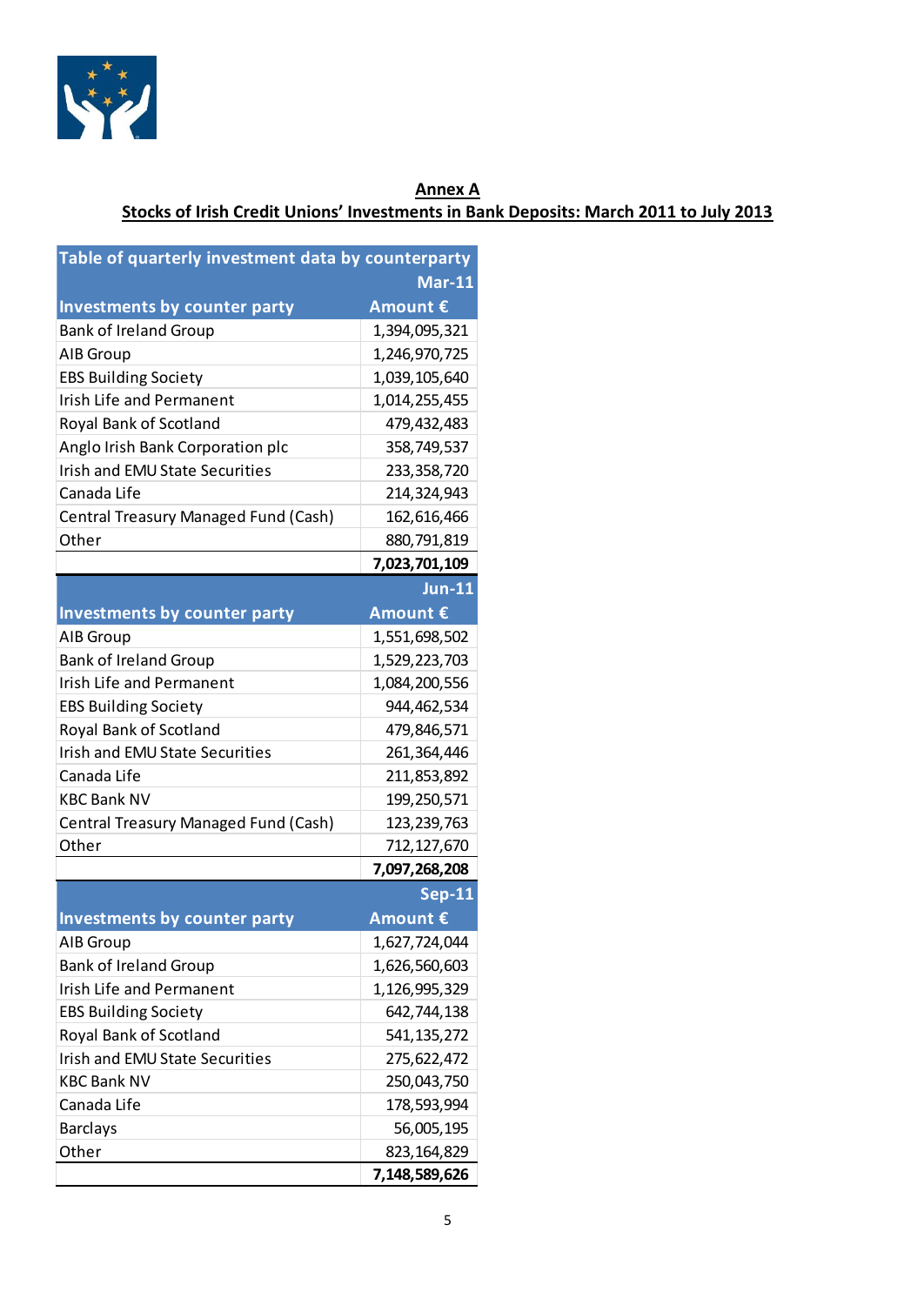

|                                        | <b>Dec-11</b> |
|----------------------------------------|---------------|
| <b>Investments by counter party</b>    | Amount €      |
| <b>Bank of Ireland Group</b>           | 1,729,549,071 |
| AIB Group                              | 1,623,129,433 |
| Irish Life and Permanent               | 1,235,640,602 |
| <b>EBS Building Society</b>            | 568,295,022   |
| Royal Bank of Scotland                 | 523, 255, 776 |
| <b>Irish and EMU State Securities</b>  | 281,863,979   |
| <b>KBC Bank NV</b>                     | 271,589,132   |
| Central Treasury Managed Fund ('Cash') | 161,348,256   |
| Canada Life                            | 155,362,844   |
| Other                                  | 628,613,506   |
|                                        | 7,178,647,621 |
|                                        | <b>Mar-12</b> |
| <b>Investments by counter party</b>    | Amount €      |
| <b>Bank of Ireland Group</b>           | 1,681,105,162 |
| AIB Group                              | 1,653,721,615 |
| <b>Irish Life and Permanent</b>        | 1,430,131,124 |
| <b>EBS Building Society</b>            | 552,400,353   |
| Royal Bank of Scotland                 | 542,635,619   |
| <b>KBC Bank NV</b>                     | 342,291,675   |
| <b>Irish and EMU State Securities</b>  | 279,331,343   |
| Central Treasury Managed Fund ('Cash') | 205,053,357   |
| Canada Life                            | 142,931,105   |
| Other                                  | 609,734,105   |
|                                        | 7,439,335,458 |
|                                        | <b>Jun-12</b> |
| Investments by counter party           | Amount €      |
| Irish Life and Permanent               | 1,600,131,449 |
| <b>Bank of Ireland Group</b>           | 1,588,479,273 |
| AIB Group                              | 1,579,390,822 |
| <b>EBS Building Society</b>            | 586,448,689   |
| Royal Bank of Scotland                 | 562,354,479   |
| <b>KBC Bank NV</b>                     | 493,674,048   |
| <b>Irish and EMU State Securities</b>  | 302,988,570   |
| Central Treasury Managed Fund ('Cash') | 174,504,648   |
| Canada Life                            | 131,383,216   |
| Other                                  | 592,262,967   |
|                                        | 7,611,618,161 |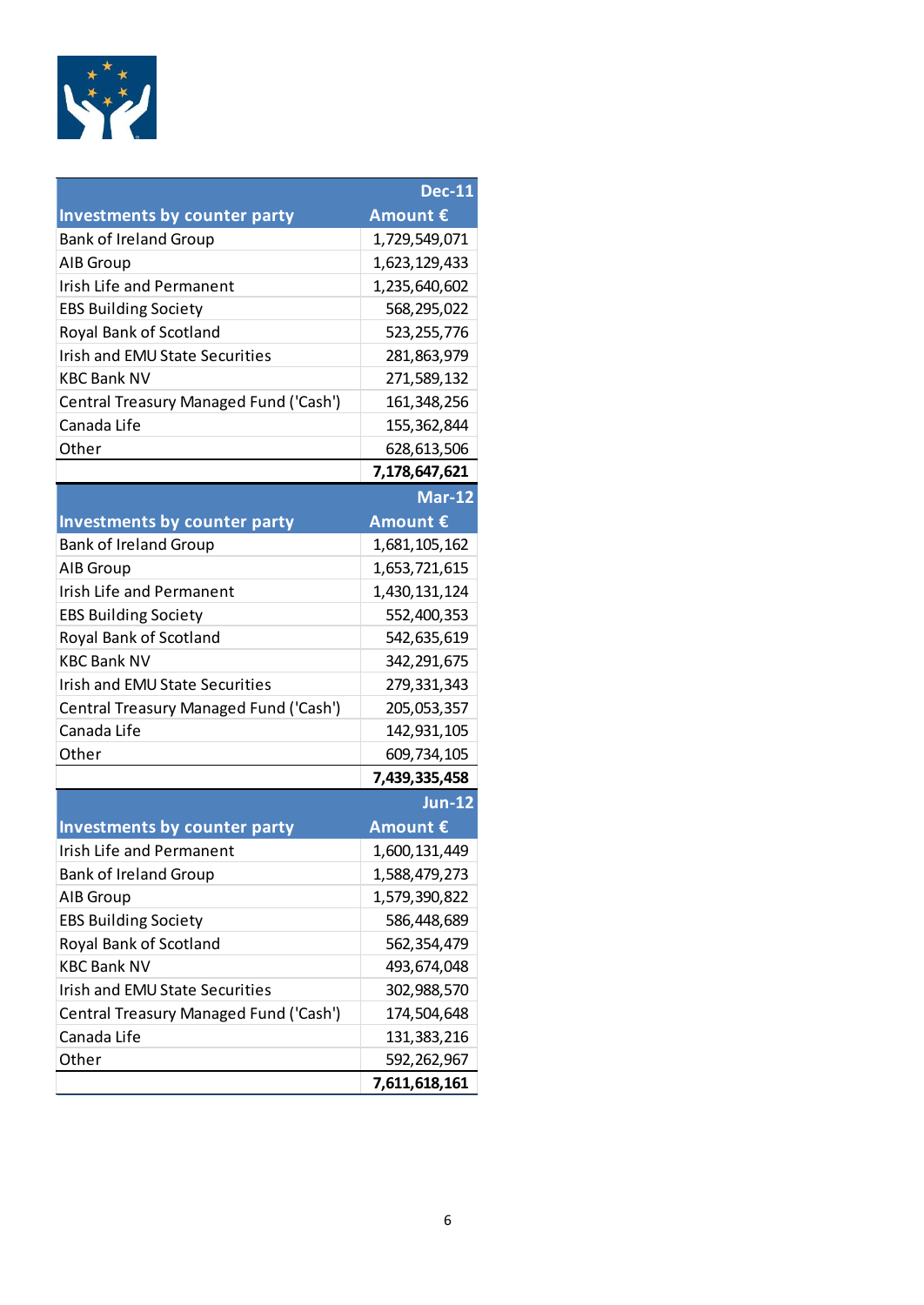

|                                          | <b>Sep-12</b> |
|------------------------------------------|---------------|
| Investments by counter party             | Amount €      |
| <b>Irish Life and Permanent</b>          | 1,672,584,939 |
| <b>Bank of Ireland Group</b>             | 1,537,263,519 |
| AIB Group                                | 1,421,804,876 |
| <b>KBC Bank NV</b>                       | 801,685,882   |
| Royal Bank of Scotland                   | 644,975,070   |
| <b>EBS Building Society</b>              | 542,292,065   |
| <b>Irish and EMU State Securities</b>    | 338, 169, 387 |
| Davy Central Treasury Managed Fund ('Cas | 197,269,081   |
| Canada Life                              | 84,824,581    |
| Other                                    | 528,558,641   |
|                                          | 7,769,428,041 |
|                                          | <b>Dec-12</b> |
|                                          |               |
| <b>Bank of Ireland Group</b>             | 1,599,000,086 |
| <b>Irish Life and Permanent</b>          | 1,494,271,193 |
| AIB Group                                | 1,349,689,747 |
| <b>KBC Bank NV</b>                       | 954,114,815   |
| Royal Bank of Scotland                   | 831,818,179   |
| <b>EBS Building Society</b>              | 515,074,153   |
| <b>Irish and EMU State Securities</b>    | 361, 281, 465 |
| Central Treasury Managed Fund ('Cash')   | 183,747,528   |
| Canada Life                              | 75,376,337    |
| Other                                    | 495,928,664   |
|                                          | 7,860,302,167 |
|                                          | <b>Mar-13</b> |
| <b>Investments by counter party</b>      | Amount €      |
| <b>Bank of Ireland Group</b>             | 1,681,967,361 |
| Irish Life and Permanent                 | 1,665,883,134 |
| AIB Group                                | 1,193,078,395 |
| Royal Bank of Scotland                   | 956,527,189   |
| <b>KBC Bank NV</b>                       | 864, 147, 561 |
| <b>Irish and EMU State Securities</b>    | 483,594,580   |
| <b>EBS Building Society</b>              | 417,470,578   |
| Central Treasury Managed Fund ('Cash')   | 190, 106, 342 |
| Rabobank                                 | 104,699,420   |
| Other                                    | 517,750,618   |
|                                          | 8,075,225,178 |